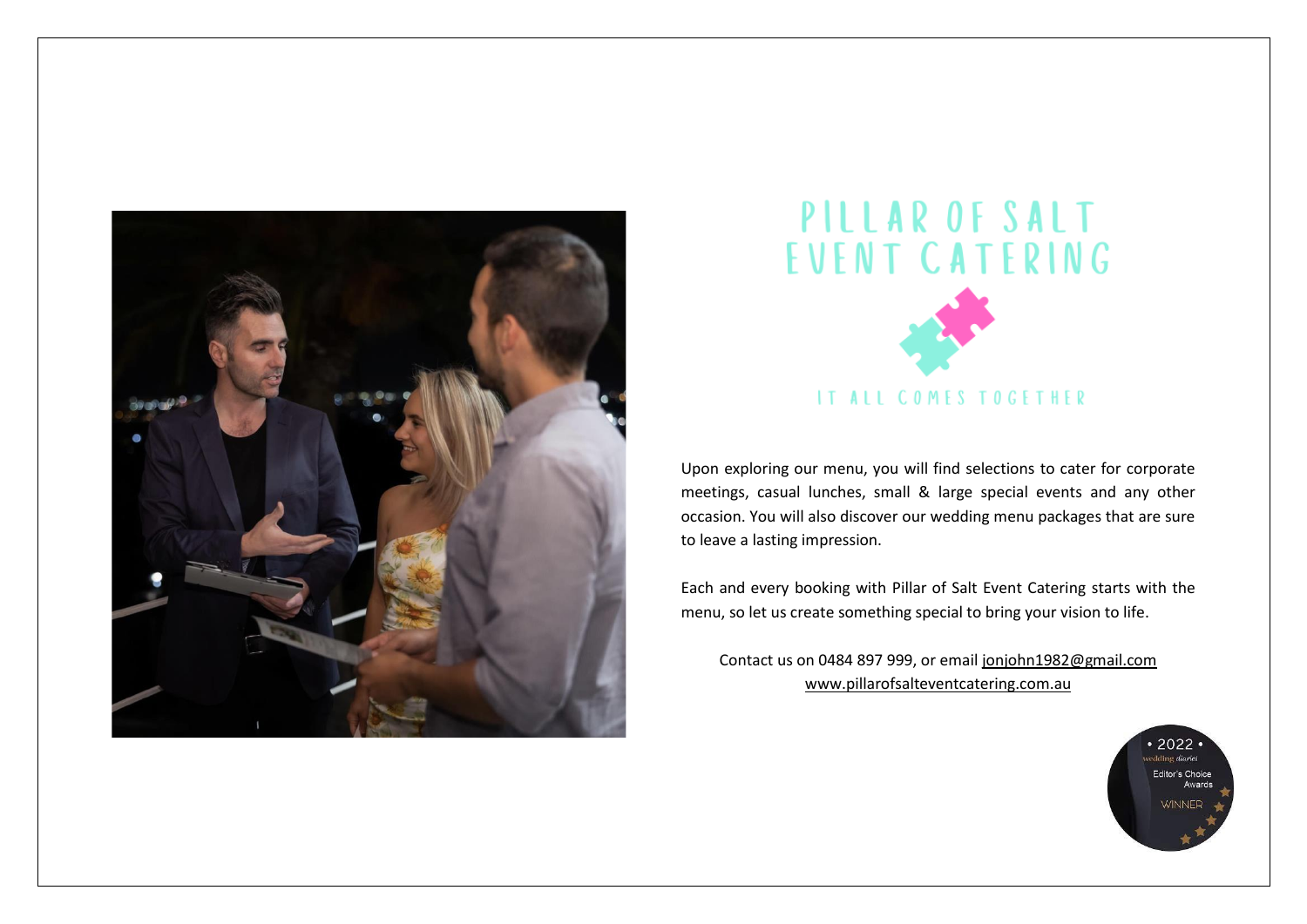### **Mini Cocktail – fan favourite nibbles to get things started**

| Cocktail spring roll (V) with sweet chilli dipping sauce | \$1.50 |
|----------------------------------------------------------|--------|
| Cocktail samosa (V) with sweet chilli dipping sauce      | \$1.50 |
| Sushi (V available, GF available) with soy dipping sauce | \$1.50 |

### **Canapés**

| Arancini ball (mushroom or pumpkin & parmesan) (V) with aioli            | \$3.00 |
|--------------------------------------------------------------------------|--------|
| Pork belly on cucumber with kewpie mayo and chilli                       | \$3.00 |
| Chicken and prawn wonton with soy and chilli dipping sauce               | \$3.00 |
| Traditional pork dumpling in spoon with a black vinaigrette              | \$3.00 |
| Frittata slice with beetroot confit (V, GF)                              | \$3.00 |
| Smoked salmon tartlet with horseradish cream cheese and caviar           | \$3.50 |
| Coconut prawn with lemon and dill (GF available) and lime & chilli aioli | \$3.50 |
| Petit sausage roll with tomato chutney                                   | \$3.00 |

### **Large Cocktail**

| New York cheeseburger slider                                | \$5.20 |
|-------------------------------------------------------------|--------|
| Crunchy chicken and slaw slider                             | \$5.20 |
| Chicken flautas taguitos with sour cream and chunky salsa   | \$4.50 |
| Asian style chicken skewer                                  | \$3.80 |
| Crumbed haloumi skewer with basil mayo                      | \$3.80 |
| Greek style lamb filo cigar with mint yoghurt dipping sauce | \$4.00 |
| Panko crumbed flathead goujon with house tartare            | \$3.80 |
| Popcorn shrimp po'boy with chipotle mayo                    | \$5.50 |
| Lemongrass chicken banh mi with kewpie mayo                 | \$5.50 |



### **Fork & Talk – two hands are needed for this larger option**

| Malaysian satay chicken with rice $-$ served in individual bowls (GF) | \$5.50 |
|-----------------------------------------------------------------------|--------|
| Chicken, pumpkin and pine nut risotto with shaved parmesan (GF)       | \$5.50 |
| Asian style noodles (V available)                                     | \$5.50 |
| Middle eastern chicken with rice                                      | \$5.50 |
| Crunchy Asian slaw with rare beef and tangy dressing (served cold)    | \$5.50 |

#### **Sweet**

| Fudge brownie square with ganache                | \$2.50 |
|--------------------------------------------------|--------|
| Salted caramel tartlet                           | \$2.50 |
| Lemon curd tartlet                               | \$2.50 |
| Mini New York cheesecake slice                   | \$2.50 |
| Chocolate and rum truffle (GF available)         | \$2.50 |
| Mini Dutch chocolate mousse cups                 | \$2.50 |
| Pavlova nest with cream and seasonal fresh fruit | \$3.50 |

# **Sharing Platters – stationed for grazing during your event**

| Anti-Pasto platter - A selection of marinated vegetables, dips, crackers, olives, |      |                    |
|-----------------------------------------------------------------------------------|------|--------------------|
| cured meats and cheese                                                            |      | \$90.00            |
| Cheese Board - Adelaide Hills cheese selection, with accompanying nuts,           |      |                    |
| dried fruit, pita chips and crackers                                              |      | \$90.00            |
| Fruit Board - A colourful selection of seasonal fresh fruit for a refreshing      |      |                    |
| alternative                                                                       |      | \$60.00            |
| Grazing tables available (minimum numbers apply)                                  | from | $$18.00~\text{pp}$ |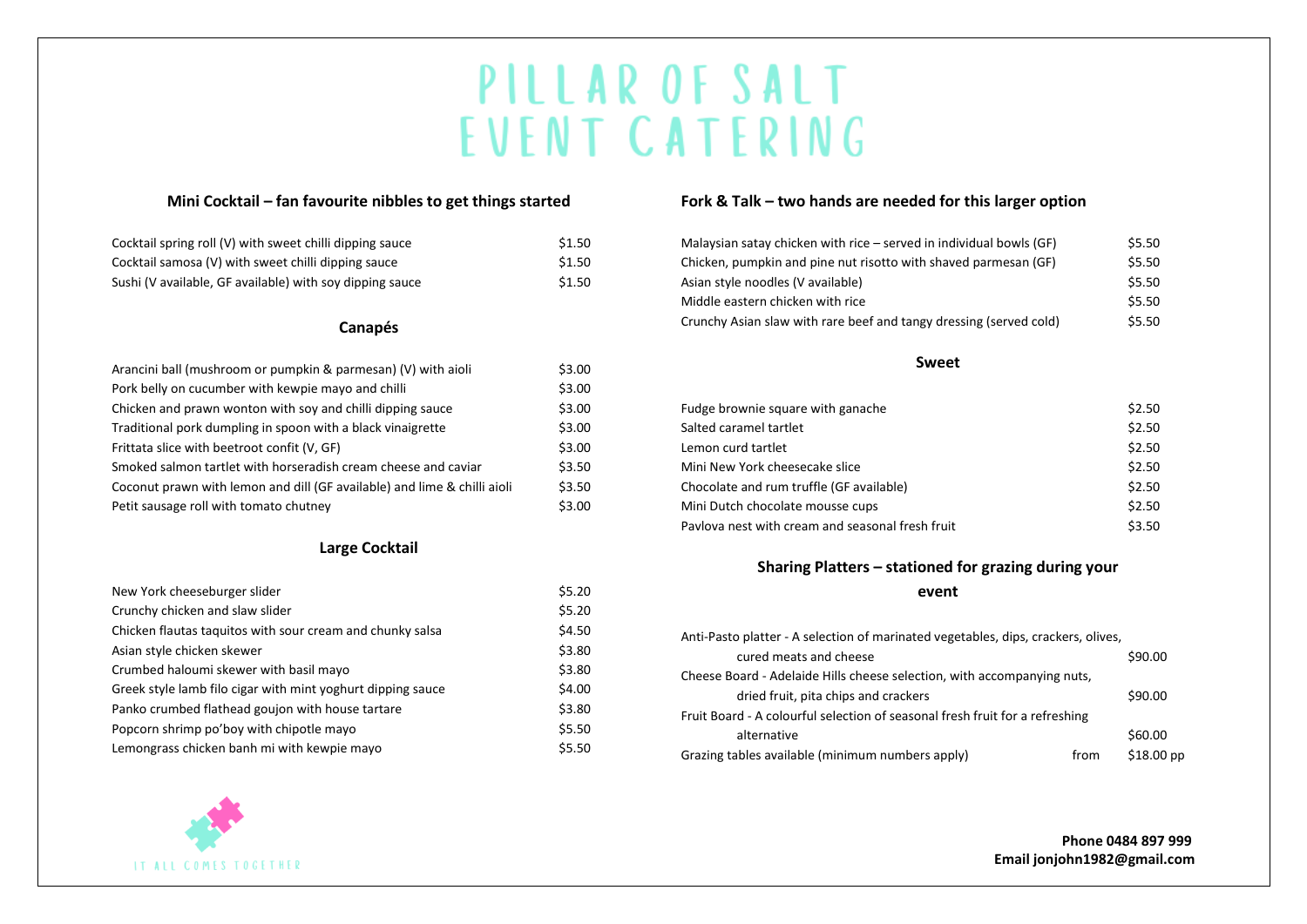### **Plated Seated Dining**

#### **Entree**

Roasted vegetable and goats curd tart with balsamic semi-glaze Choo chee chicken with jasmine rice Frenched lamb cutlets with pea puree and parmesan crisp Individual anti-pasto selection Coconut and dill panko crusted prawns with chunky mango salsa Trio of croquette with speck, pea and brie

### **Main Course**

Beef fillet wrapped in prosciutto and porcini, served with potato gratin and field mushroom

Cajun rubbed Atlantic salmon on pumpkin and chickpea mash Crumbed veal steaks with eggplant, capsicum, olive and onion sugo on creamy mash Crispy skin chicken breast on the bone with brie, spinach and sundried tomatoes with cream and white wine on sweet potato mash

Gnocchi with pumpkin, broccolini, cherry tomatoes and pine nuts in a white wine and rose sauce finished with shaved Romano

Dukkha crusted lamb back-strap on mint pea puree with roasted smashed potatoes

### **Desserts**

Petit four selection Apple crumble pot with vanilla bean ice-cream Lemon meringue tart with candied pistachios and cream Dutch chocolate fudge brownie slice served warm with caramel butterscotch sauce Pavlova nest with Chantilly creme and seasonal berries Creme pâtissier tart with white chocolate and cranberry bark



Minimum numbers of thirty (30) heads are required for a seated menu. Two kitchen staff will be present for duration of the event and this is included in the price of the per head package. Wait staff are an additional charge per staff member per hour.



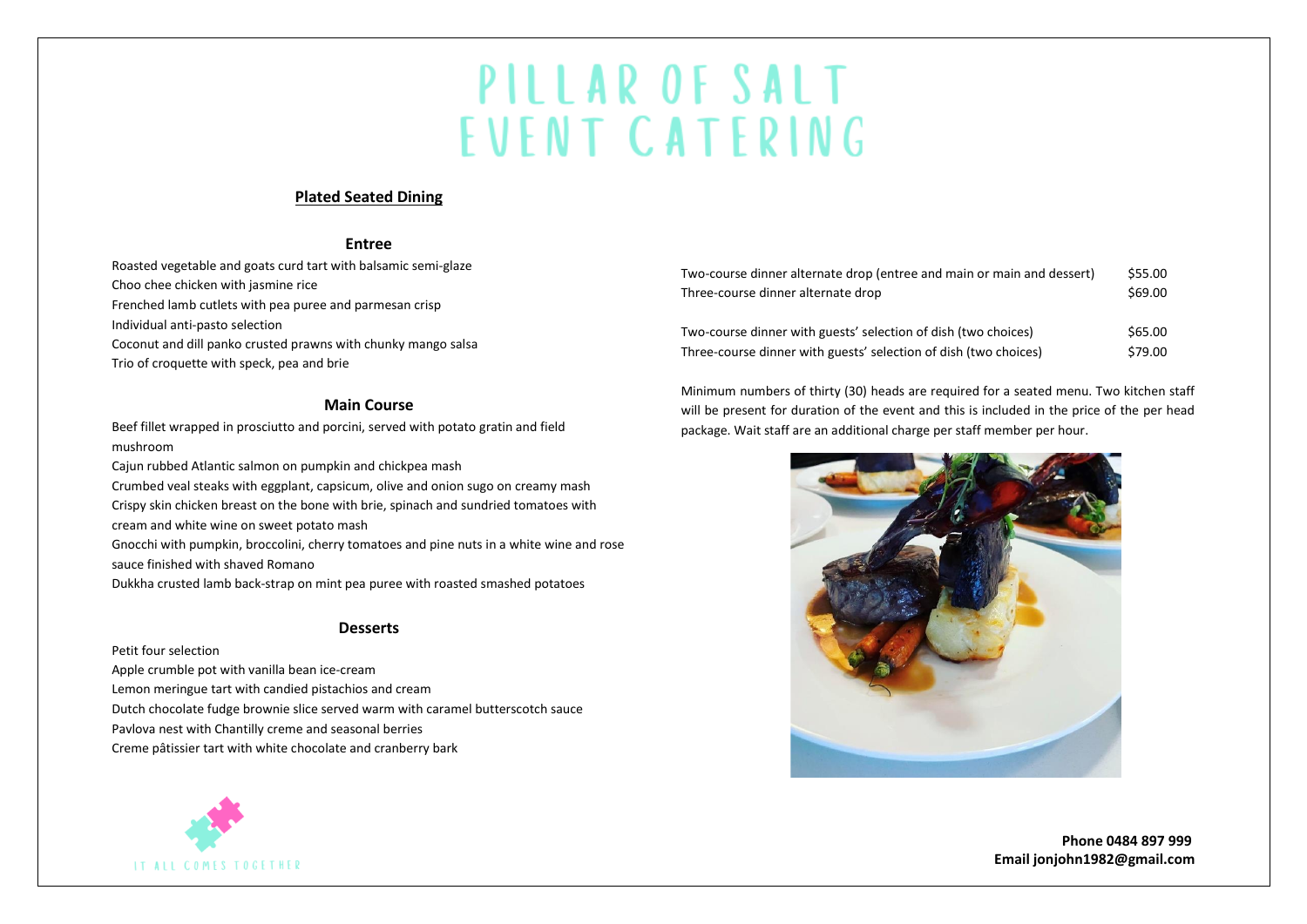# **Boardroom and Corporate Packages**

# **Breakfast**

| Seasonal fruit platter - serves 12                                       | \$60.00 |
|--------------------------------------------------------------------------|---------|
| Balsamic and cinnamon apples with Greek yogurt and crunchy granola       | \$5.50  |
| Mini croissant with leg ham and cheese, cheese and tomato and            |         |
| field mushrooms with Swiss cheese and spinach                            | \$4.50  |
| Egg and bacon brioche slider with house relish and cheese                | \$5.50  |
| Roast vegetable and quinoa frittata slice                                | \$5.50  |
| Gourmet breakfast roll with smoked bacon, egg, tomato, onion, spinach on |         |
| Turkish bread (GF option available)                                      | \$8.90  |

## **Morning and Afternoon Tea**

| Seasonal fruit platter - serves 12                                  | \$60.00 |
|---------------------------------------------------------------------|---------|
| Mini Danish                                                         | \$3.00  |
| Scones with preserves, butter and dollop cream                      | \$3.00  |
| Cocktail quiche (vegetarian available)                              | \$3.20  |
| Petit four sweet selection                                          | \$2.50  |
| Baby sausage rolls with house relish                                | \$3.00  |
| Cupcakes in chocolate, butterscotch, vanilla and red velvet options | \$4.00  |



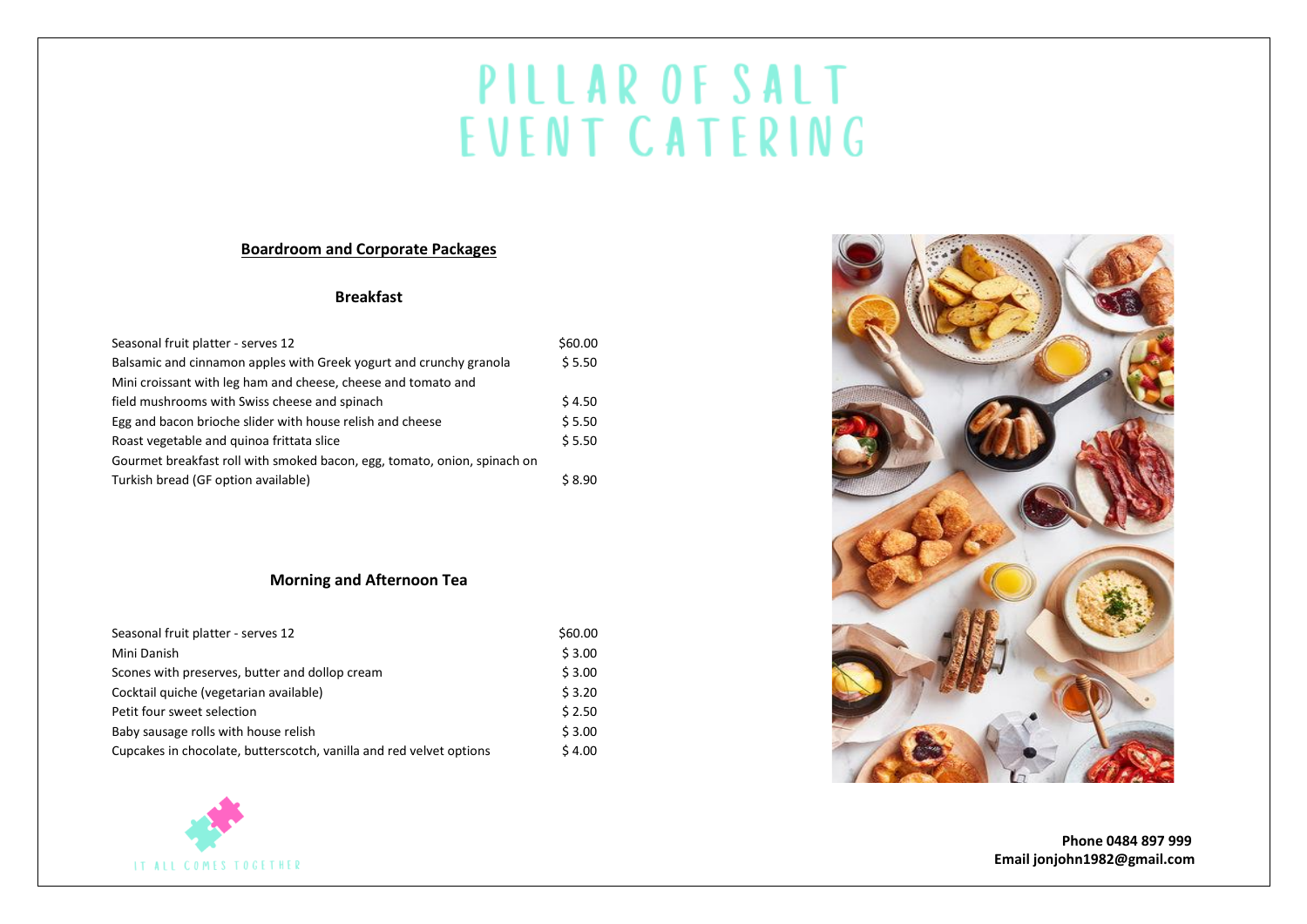#### **Lunch**



| \$7.50 |
|--------|
| \$9.50 |
| \$9.50 |
| \$9.20 |
|        |

Large sharing salads (suitable as a side for 8-10 people)

| Chicken Caesar (GF)<br>Fresh garden (V, GF)<br>Asian slaw with marinated Thai beef<br>Smoked salmon with cherry tomatoes, avocado, broccolini,<br>cos and dill aioli (GF) | \$60.00 |
|---------------------------------------------------------------------------------------------------------------------------------------------------------------------------|---------|
|                                                                                                                                                                           | \$70.00 |
|                                                                                                                                                                           | \$50.00 |
|                                                                                                                                                                           | \$90.00 |
|                                                                                                                                                                           |         |
|                                                                                                                                                                           | \$90.00 |

Crock pot and baked dishes Charged at a per head price Aromatic middle eastern chicken with tomato, cranberries and lemon (GF) Vegetarian korma (V, GF) Satay chicken (GF) Traditional beef hotpot with potatoes Penne bolognese bake with shaved parmesan Lasagne bolognese with bechamel and shaved parmesan

Jasmine rice (V, GF) Pilau rice (V, GF) Potato gratin (V, GF) Creamy mash (V, GF) Steamed greens (V, GF)

#### Accompanying sides **Charged** at a per head price

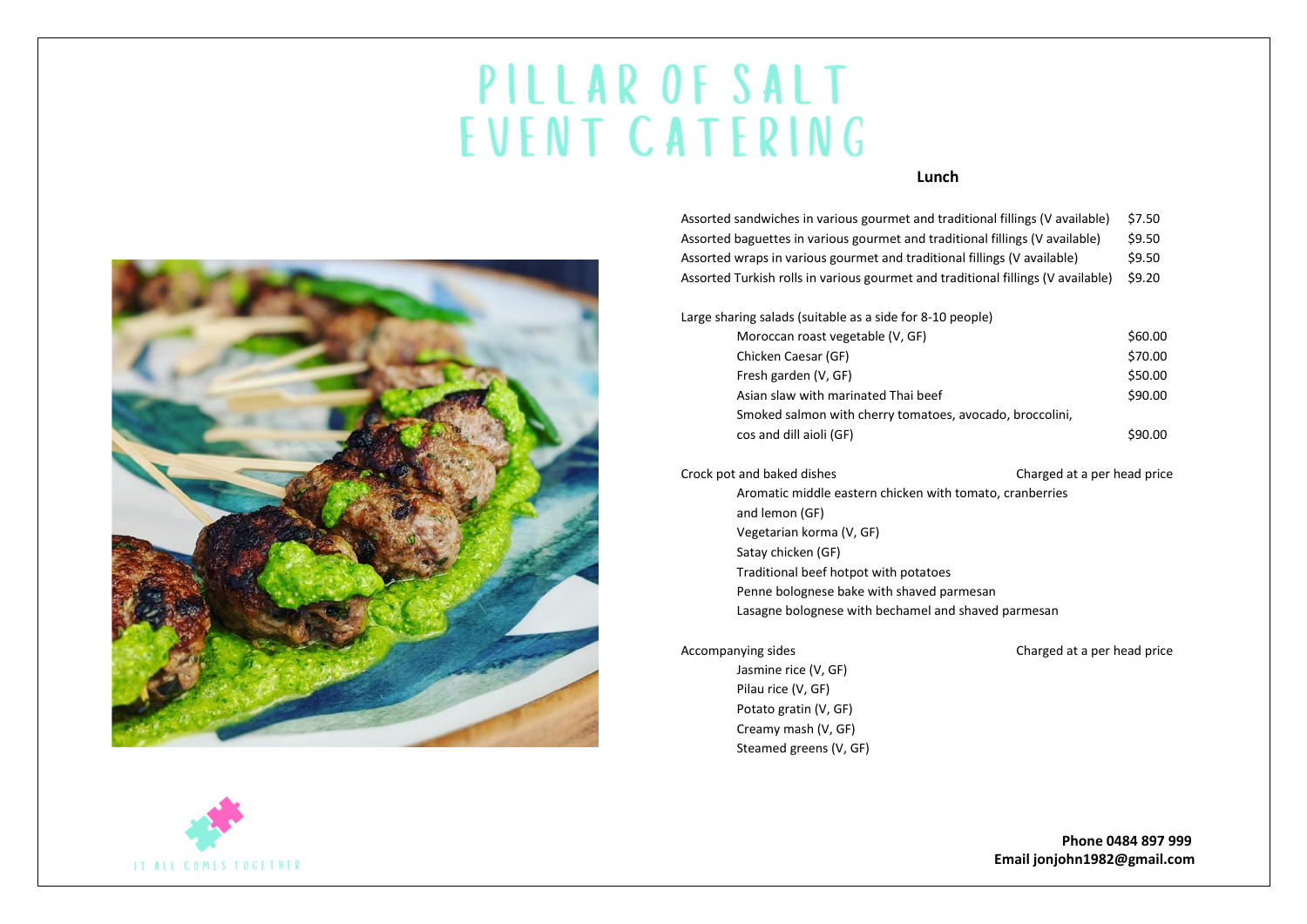#### **Beverages**

| Coffee station – percolated coffee and tea selection including sweeteners |        |
|---------------------------------------------------------------------------|--------|
| and various milks                                                         | \$3.50 |
| 2It juice / soft drink varieties                                          | \$8.00 |
| 1.5 t spring or sparkling water                                           | \$5.00 |

Ask about our packages for continuous supplies of beverages for your event

Wines supplied by Chateau Yaldara 1847 Wines, Lyndoch, South Australia. White, red and sparkling selections. Purchased by the bottle or by the hourly package. Liquor License can be obtained on your behalf with a minimum of 14-days notice prior to your event.

#### **Hire Charge**

Glassware, crockery, cutlery can be hired for your event. Ask us for a quote when booking.

Chef on site – Included when booking your event where a minimum of \$1500.00 is spent on food.

Wait staff - \$38.00 per staff member per hour. Bar Staff (RSA Accredited) - \$40.00 per staff member per hour.

Styling pieces can be hired for your event ranging from bar tables, table centre pieces, lighting and other decorative items. Ask for an additional quote when booking.